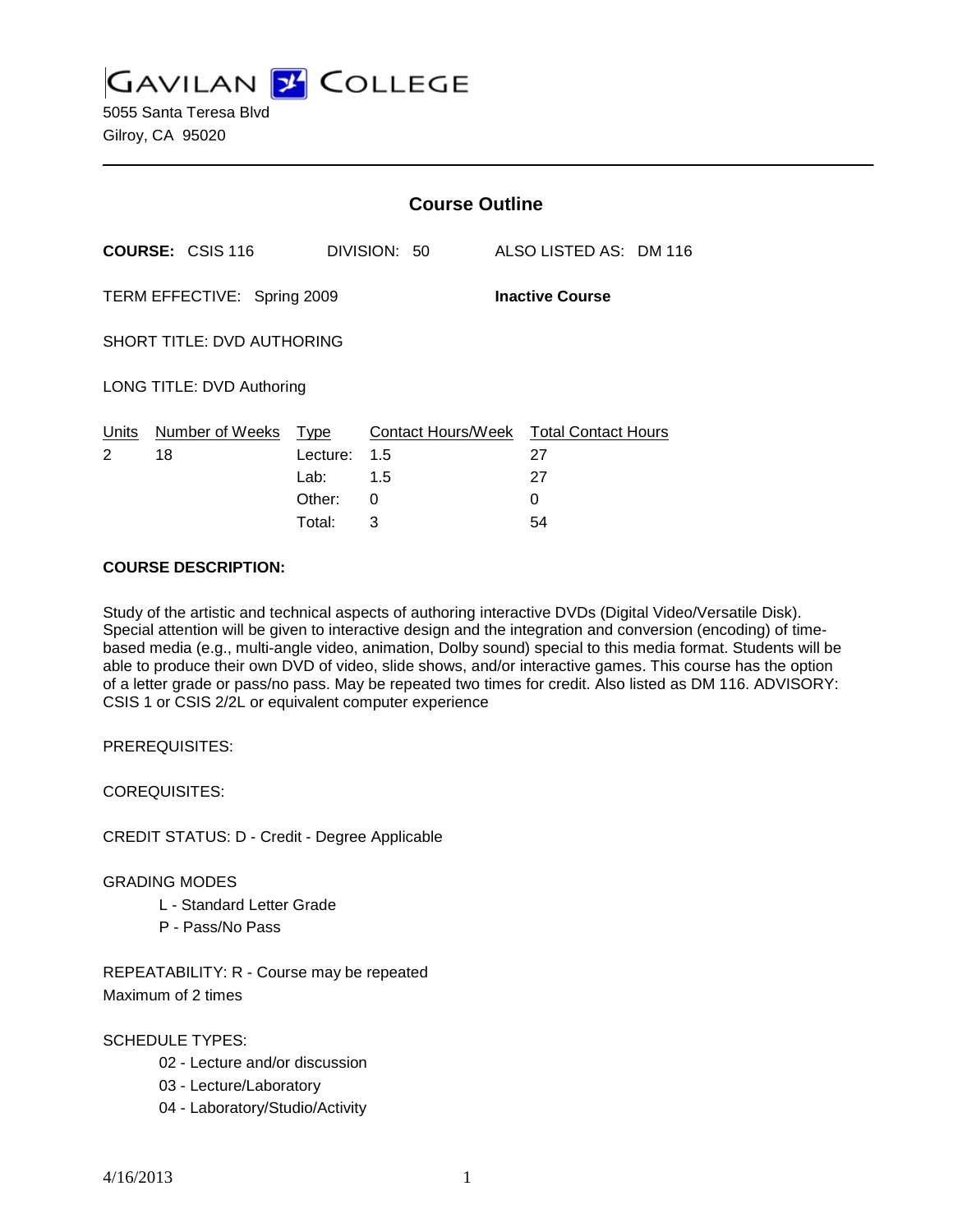### **STUDENT LEARNING OUTCOMES:**

1. Analyze a proposed DVD project to determine what digital graphic, video, and audio assets would be required.

2. Deduce what equipment, artistic concept, technical concerns, and encoding algorithms will be needed to meet the results of the above analysis.

3. Identify where proper marker points, menus, subtitles, stories would placed in a DVD project.

4. Apply good design aesthetics while creating still and motion menus with appropriate buttons.

5. Be able to analyze a project and synthesize a storyboard and flow chart.

6. Be able to operate complex computer/software for the creation on interactive DVDs.

7. Understand the fundamental artistic and technical aspects of authoring digital video disks.

8. Produce a short DVD that can be played in a consumer set-top DVD player.

9. Understand and solve the associated problems of preparing assets such as audio, video, and graphics.

10. Be able to explain the future ramifications of DVD media production.

11. Be able to write a short nonlinear script for possible publication on DVD.

## **CONTENT, STUDENT PERFORMANCE OBJECTIVES, OUT-OF-CLASS ASSIGNMENTS**

Inactive Course: 03/25/2013 Inactive Course: 12/08/2008 WEEK HOURS CONTENT:

1-2 3 Lecture: Introduction to the class. Define outcomes, grading, assignments, and lab hours. Uses for the DVD format. Overview of the DVD creation process: Creating source material, encoding video and audio, and authoring. Discuss relevant technology, especially what the class will use: digital video editing, digital audio, editing, and DVD authoring software. Homework: Read the video editing software tutorial. Read the handouts on the DVDs format.

3 Lab assignment: Go to lab, log in, and get acquanted. Watch two of the selected DVDs. Write a short report on why they are different than VHS tape.

3-4 3 Lecture: Discuss the concept of nonlinear editing and storytelling. Discuss and demonstrate creating audio and video for use in DVD. Collecting the assets. Concept of tracks. Demonstration of the software and hardware used in the lab.

Homework: Read chapters and handouts on editing and conversion of video for DVD use. Read tutorial on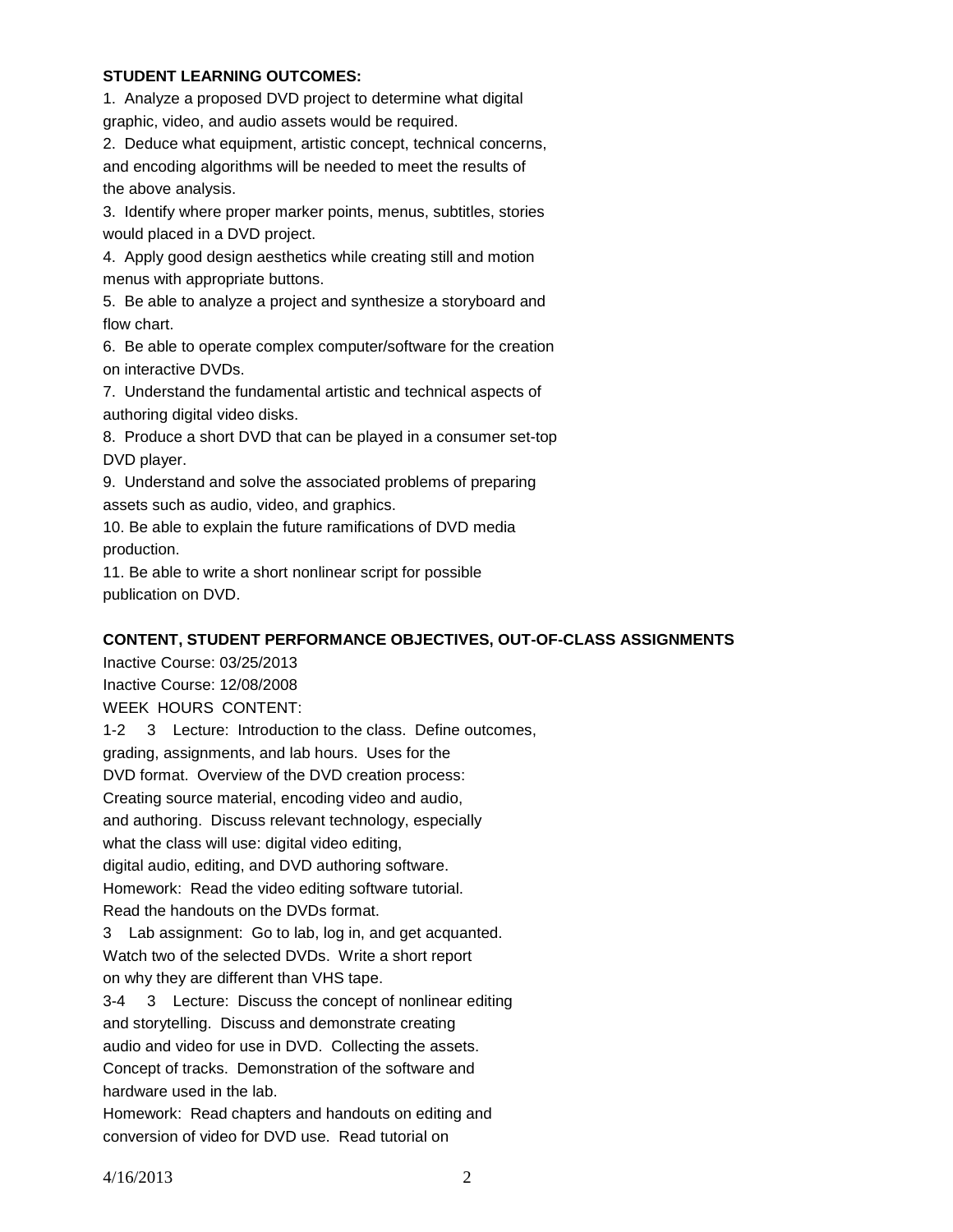DVD lite software. Write a short nonlinear script (story) for a possible DVD project.

3 Lab assignment: Go through the online tutorial for the video editing software. Work through the tutorial for the DVD lite authoring software.

5-6 3 Lecture: Discuss the use of sound in DVD. Discuss the aesthetics of sound combined with video. Demonstrate capturing/editing sound to match it to video. Discuss use of still images, especially for menus. Discuss the use of metaphor in menu and icon design. Demonstrate the DVD creation process. Homework: Read handouts and chapter on sound images. Write a short description for a DVD project of your own.

3 Lab assignment: Digitize a sound track. Finish the tutorial. Work on creating assets for a DVD project of your own.

7-8 3 Lecture: Discuss storyboarding and flow charts. Discuss overall project design. Using slideshows, outtakes, and motion menus. Explain consistency in look and feel.

Homework: Read handouts, manual, or chapter on project design. Read section in the manual on creating motion menus. Construct a storyboard and flow chart of your project.

3 Lab assignment: Complete gathering and creating assets. Using computer and DVD authoring lite software, create your project.

9-10 3 Lecture: Using professional DVD authoring software: Demonstrate and discuss adding tracks, previewing audio, creating multi-angle tracks, creating still menus, creating motion menus, adding markers, creating a slideshow, linking buttons, and setting a startup action. Designing for set-top DVD player. Expanding the DVD: creating a story, and interactive markers. Adding subtitles and writing simple scripts. Testing and building the project.

Homework: Read tutorial on professional DVD authoring software. Study material on concepts and terminology of DVD authoring.

3 Lab assignment: Work through the professional DVD authoring software tutorial.

11-12 3 Lecture: Discuss and demonstrate preparing source material: capturing video at 16:9 aspect ratio, encoding video to MPEG format and for multi-angle tracks, preparing audio content, AC3 encoding using the A.Pack. Createing graphics for still menus and video for motion menus and interactive markers.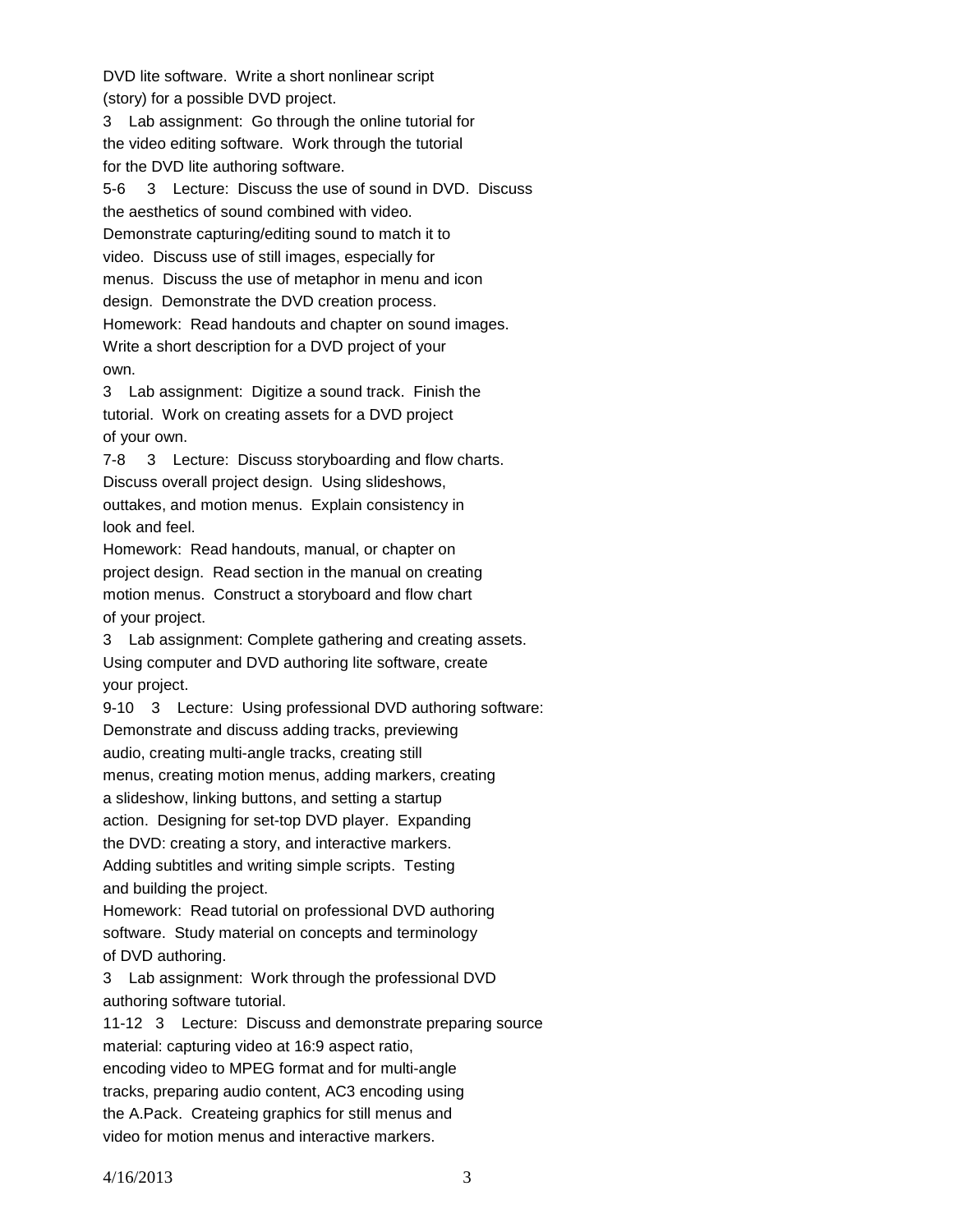Building menus for multiple languages. Creating graphics for slideshows.

Homework: Read the appropriate chapters in the text. Develop, storyboard, and flow chart a final project incorporating at least one multi-angle view. Have instructor OK project. Gather assets.

3 Lab assignment: Begin work on project by creating and preparing assets.

13-14 3 Lecture: Discuss and demonstrate setting preferences, disk properties and remote controls for new project. Discuss and show views (windows): graphical, project, property inspector, matrix, editors, and preview mode. Discuss/demonstrate using the subtitle editor: linking, importing, changing location, etc. Compiling subtitle streams. Using multiple language audio. In slideshows.

Homework: Read in the software manual about preferences and subtitles. Gather or create more assets.

3 Lab assignment: In the DVD authoring software, set your preferences and properties for your project. Import your assets. Create and link subtitles. 15-16 3 Lecture: Demonstrate what scripting does and it is used creatively. Discuss how to create and assign

scripts. Discuss scripting details: assigning global variables, functions, commands, labels, parameters, registers, and comments. Using the preview mode to see the project. Discuss and demonstrate how to debug the project, finding unassigned and missing asset files, using the project description files and log window, and tracking multiplexing problems. Demonstrate creating the disk.

Homework: Read handouts and chapters on scripting, debugging, previewing, and creating a final disk. 3 Lab assignment: Using the computer, write and assign necessary scripts to the project. Preview the project and debug if necessary. Create the final disk. Burn

the disk and test it on a set-top player.

17 1.5 Lecture: Review debugging process and creating the final disk. Discuss advanced DVD concepts like producing Golden Masters, DVD audio format, and recording/processing Dolby 5.1 sound. Discuss future implications of DVD media. Homework: Read material on Dolby 5.1 sound recording, and producing master disks. Study for final exam. 1.5 Lab assignment: Finish the project if needed. 18 2 Final Exam.

COURSE OBJECTIVES: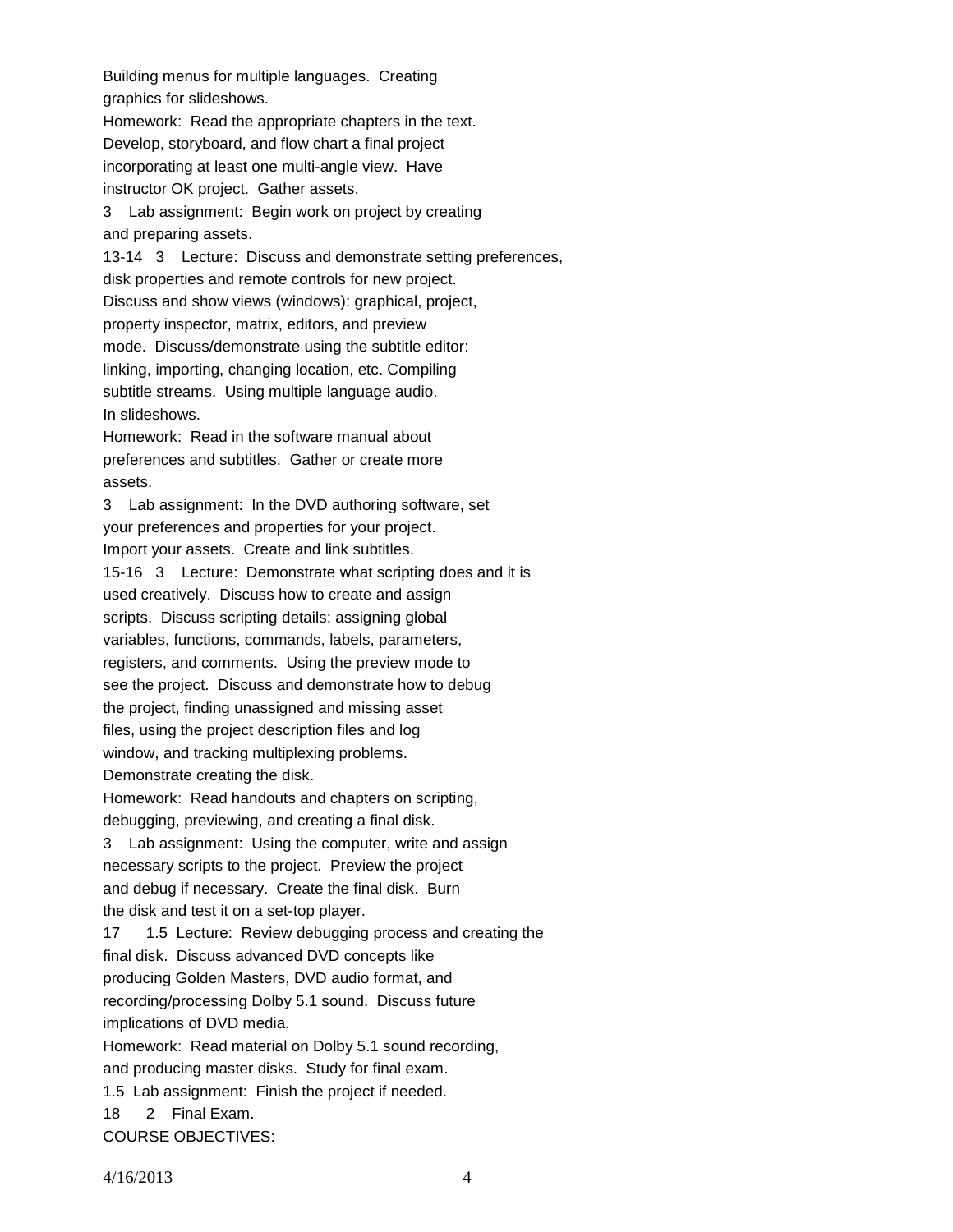## Weeks 1-2

Students will be able to explain the DVD format, what technology is involved, and the artistic possibilities of its use including nonlinear storytelling. They will be able to explain the types of compression and decompression. They will show understanding of digital video and audio.

#### Weeks 3-4

Students will be able to demonstrate the basics of editing video for use in DVD authoring. They will understand what assets are necessary for DVD authoring.

### Weeks 5-6

Students will be able to record/digitize music to be used for a sound track. They will be able to explain storyboarding and flow charts. They will be able to discuss the importance and use of still images in DVD creation. They will understand menus: their creation and use. They will be able to explain the use of metaphor in menu and icon design.

#### Weeks 7-8

Students will be able to explain the importance of being consistent in design. They can demonstrate the process of gathering and creating assets for a project. They will be able to author a simple project of their own design.

#### Weeks 9-10

Students will be able to converse using common DVD authoring terminology. Students will be able to work tutorial on authoring a DVD project. They will be able to build the final project,

thus creating a working DVD.

## Weeks 11-12

Students will be able to explain differences in AC3 and 5.1 sound formats. They will be able to encode sound in AC3. They will be able to create still and motion menus. They will be able to create graphics for slideshows.

## Weeks 13-14

Students will be able to setup the authoring software to start a new project. They will be able to analyze their project flow chart and determine what subtitles will be needed and where they go. They will be able to import their project assets.

## Weeks 15-16

Students will be able to write scripts. They will be able to preview and analyze the results. They will be able to debug the project using their analysis. They will be able to create a final DVD disk.

## Week 17

Students will be able to explain advanced DVD concepts such as recording Dolby 5.1 surround sound. They will be able to explain the materials and procedure to have DVDs mass replicated. They will be able to pass the final exam.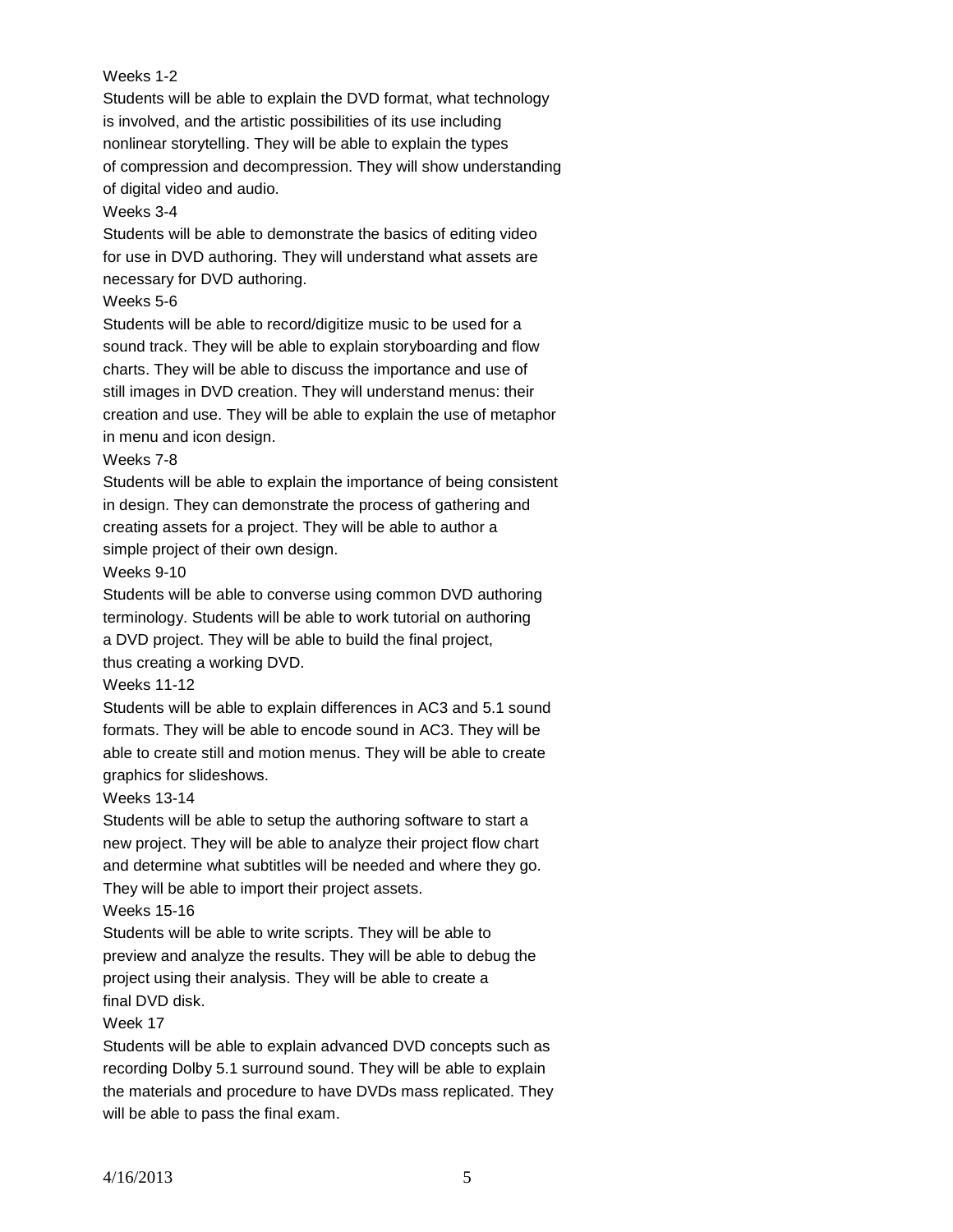## **METHODS OF INSTRUCTION:**

Lecture, computer demonstration, web, and other media examples

#### **METHODS OF EVALUATION:**

The types of writing assignments required: Written homework The problem-solving assignments required: Homework problems Exams Other: Project development problems The types of skill demonstrations required: Class performance Other: Project development work The types of objective examinations used in the course: Multiple choice True/false Completion Other category: None The basis for assigning students grades in the course: Writing assignments: 10% - 20% Problem-solving demonstrations: 20% - 30% Skill demonstrations: 30% - 40% Objective examinations: 20% - 20% Other methods of evaluation: 0% - 0%

## **REPRESENTATIVE TEXTBOOKS:**

Apple Computer, Inc. ^uDVD Studio Pro User's Manual^s, 2002 or other appropriate college level text. Reading level of text: 13 Grade Other Materials Required to be Purchased by the Student: ZIP disk, DVDR, DVDRAM, CDR media

## **ARTICULATION and CERTIFICATE INFORMATION**

Associate Degree: CSU GE: IGETC: CSU TRANSFER: Transferable CSU, effective 200230 UC TRANSFER: Not Transferable

# **SUPPLEMENTAL DATA:**

Basic Skills: N Classification: I Noncredit Category: Y Cooperative Education:

4/16/2013 6